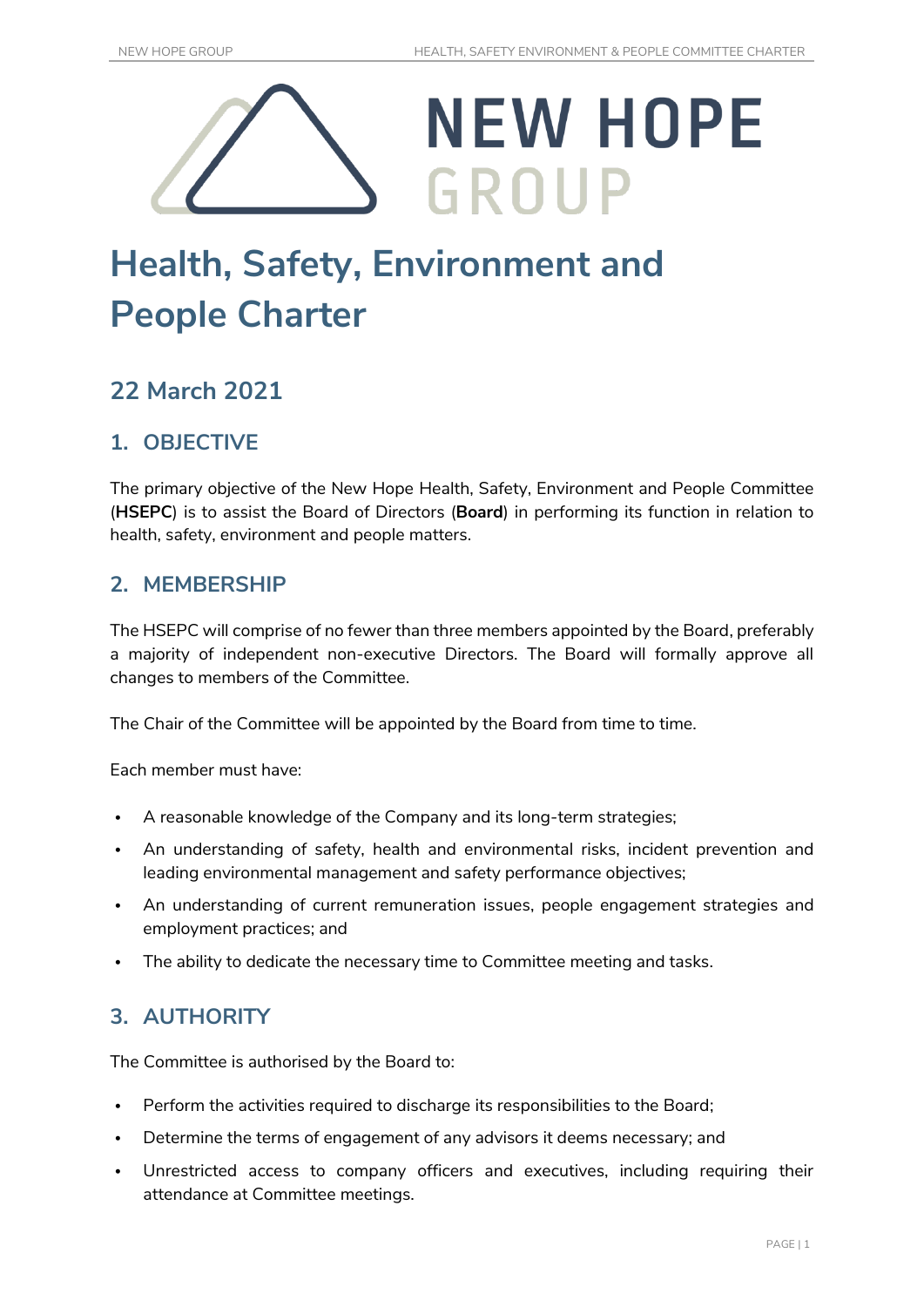#### **4. MEETINGS**

The Committee will meet at least four times a year. The Committee may call such additional meetings as the Chair decides are necessary for the Committee to fulfil its duties.

The Chief Executive Officer may be required to attend Committee meetings. Other members of the Board are entitled to attend Committee meetings.

#### **5. RESPONSIBILITIES**

The HSEPC shall make recommendations to the Board on:

*Health Safety and Environment:*

- Health and safety objectives and performance;
- Environmental objectives and performance;
- Compliance requirements for relevant health, safety and environment laws and regulations;
- Health, safety and environment policies and procedures aligned with company values;
- Health, safety and environment risks and issues across the company and within the industry;
- Actions to identify, manage and effectively mitigate and control health, safety and environmental risks;
- Plans and processes for auditing of health, safety and environmental matters;
- Reporting on health, safety and environmental issues; and
- Health, safety and environmental incident response.

*People (Human Resources and Remuneration):*

- Appropriateness of senior executive compensation arrangements;
- Remuneration policies and practices across the company;
- Board remuneration;
- Policies and reporting relating to employee equity incentive programs;
- Compliance with statutory obligations relating to employee relations and human resources as well as remuneration related disclosures;
- Annual performance assessment of the CEO and overall company performance;
- Employee related risks including industrial relations;
- Management of succession planning at the senior level and other business critical roles;
- Management of leadership capability development; and
- Management of diversity and inclusion and other cultural development.